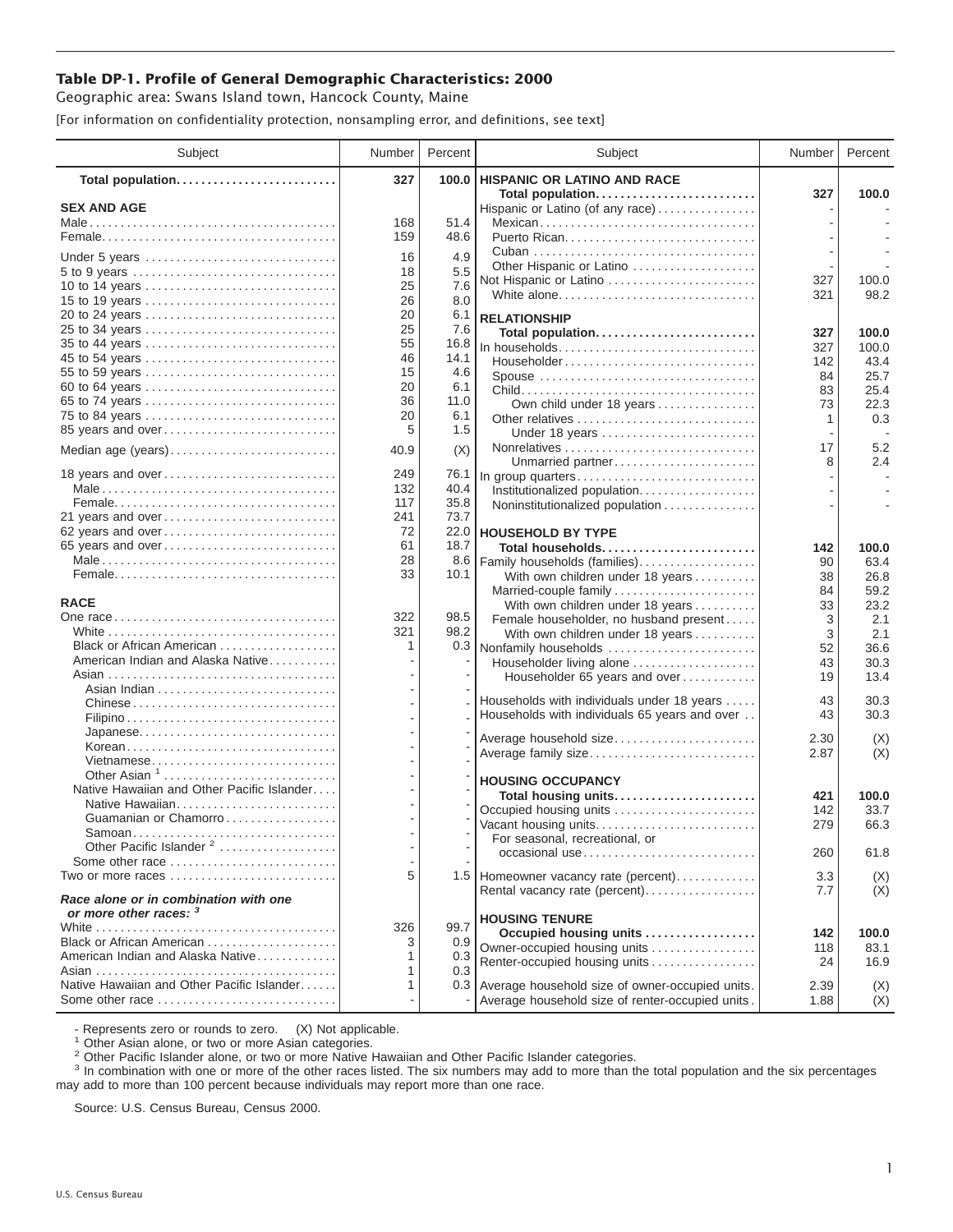## **Table DP-2. Profile of Selected Social Characteristics: 2000**

Geographic area: Swans Island town, Hancock County, Maine

[Data based on a sample. For information on confidentiality protection, sampling error, nonsampling error, and definitions, see text]

| Subject                                                    | Number         | Percent       | Subject                                                              | Number         | Percent     |
|------------------------------------------------------------|----------------|---------------|----------------------------------------------------------------------|----------------|-------------|
| <b>SCHOOL ENROLLMENT</b>                                   |                |               | <b>NATIVITY AND PLACE OF BIRTH</b>                                   |                |             |
| Population 3 years and over                                |                |               | Total population                                                     | 337            | 100.0       |
| enrolled in school                                         | 72             |               |                                                                      | 332            | 98.5        |
| Nursery school, preschool                                  | 6              | 8.3           | Born in United States                                                | 332            | 98.5        |
| Kindergarten                                               | $\overline{4}$ | 5.6           | State of residence                                                   | 244            | 72.4        |
| Elementary school (grades 1-8)                             | 35             | 48.6          |                                                                      | 88             | 26.1        |
| High school (grades 9-12)<br>College or graduate school    | 23<br>4        | 31.9          | Born outside United States<br>5.6   Foreign born                     | 5              | 1.5         |
|                                                            |                |               | Entered 1990 to March 2000                                           | $\overline{2}$ | 0.6         |
| <b>EDUCATIONAL ATTAINMENT</b>                              |                |               | Naturalized citizen                                                  | 3              | 0.9         |
| Population 25 years and over                               | 232            | 100.0         |                                                                      | $\overline{2}$ | 0.6         |
| Less than 9th grade                                        | 28             | 12.1          |                                                                      |                |             |
| 9th to 12th grade, no diploma                              | 18             | 7.8           | <b>REGION OF BIRTH OF FOREIGN BORN</b>                               | 5              | 100.0       |
| High school graduate (includes equivalency)                | 87             | 37.5          | Total (excluding born at sea)                                        | 3              | 60.0        |
| Some college, no degree                                    | 42<br>14       | 18.1<br>6.0   |                                                                      |                |             |
| Associate degree<br>Bachelor's degree                      | 31             | 13.4          |                                                                      |                |             |
| Graduate or professional degree                            | 12             | 5.2           |                                                                      |                |             |
|                                                            |                |               |                                                                      |                |             |
| Percent high school graduate or higher                     | 80.2           | (X)           | Northern America                                                     | $\overline{2}$ | 40.0        |
| Percent bachelor's degree or higher                        | 18.5           | (X)           | <b>LANGUAGE SPOKEN AT HOME</b>                                       |                |             |
| <b>MARITAL STATUS</b>                                      |                |               | Population 5 years and over                                          | 320            | 100.0       |
| Population 15 years and over                               | 279            | 100.0         | English only                                                         | 295            | 92.2        |
| Never married                                              | 57             | 20.4          | Language other than English                                          | 25             | 7.8         |
| Now married, except separated                              | 183            | 65.6          | Speak English less than "very well"                                  | 12             | 3.8         |
| Separated                                                  | 2              | 0.7           |                                                                      | 17             | 5.3         |
|                                                            | 18             | 6.5           | Speak English less than "very well"                                  | 6              | 1.9         |
|                                                            | 16             | 5.7           | Other Indo-European languages<br>Speak English less than "very well" | 8<br>6         | 2.5<br>1.9  |
|                                                            | 19             | 6.8           | Asian and Pacific Island languages                                   |                |             |
|                                                            | 4              | 1.4           | Speak English less than "very well"                                  |                |             |
| <b>GRANDPARENTS AS CAREGIVERS</b>                          |                |               |                                                                      |                |             |
| Grandparent living in household with                       |                |               | <b>ANCESTRY (single or multiple)</b>                                 |                |             |
| one or more own grandchildren under                        |                |               | Total population                                                     | 337            | 100.0       |
|                                                            |                |               | Total ancestries reported                                            | 451            | 133.8       |
| Grandparent responsible for grandchildren                  |                |               |                                                                      |                |             |
|                                                            |                |               |                                                                      |                |             |
| <b>VETERAN STATUS</b>                                      | 260            | 100.0         |                                                                      | 4              | 1.2         |
| Civilian population 18 years and over<br>Civilian veterans | 52             | 20.0          |                                                                      | 158            | 46.9        |
|                                                            |                |               | French (except Basque) <sup>1</sup>                                  | 54             | 16.0        |
| <b>DISABILITY STATUS OF THE CIVILIAN</b>                   |                |               | French Canadian <sup>1</sup>                                         | 4              | 1.2         |
| <b>NONINSTITUTIONALIZED POPULATION</b>                     |                |               |                                                                      | 37             | 11.0        |
| Population 5 to 20 years                                   | 68             | 100.0         |                                                                      | 2              | 0.6         |
| With a disability                                          | $\overline{7}$ | 10.3          |                                                                      | 34             | 10.1        |
| Population 21 to 64 years                                  | 183            | 100.0         |                                                                      | 10             | 3.0         |
| With a disability                                          | 61             | 33.3          |                                                                      | 2              | 0.6         |
| Percent employed                                           | 82.0           | (X)           | Norwegian                                                            | 4              | 1.2         |
| No disability                                              | 122            | 66.7          |                                                                      | 10             | 3.0         |
| Percent employed                                           | 75.4           | (X)           |                                                                      | 3              | 0.9         |
| Population 65 years and over                               | 69             | 100.0         |                                                                      |                |             |
| With a disability                                          | 28             | 40.6          |                                                                      | 10<br>56       | 3.0<br>16.6 |
| <b>RESIDENCE IN 1995</b>                                   |                |               |                                                                      |                |             |
| Population 5 years and over                                | 320            | 100.0         | Subsaharan African                                                   |                |             |
| Same house in 1995                                         | 224            | 70.0          |                                                                      | 15             | 4.5         |
| Different house in the U.S. in 1995                        | 94             | 29.4          |                                                                      |                |             |
| Same county                                                | 66             | 20.6          |                                                                      |                |             |
|                                                            | 28             | 8.8           | United States or American                                            | 16             | 4.7         |
| Same state                                                 | 21             | 6.6           |                                                                      | 12             | 3.6         |
| Different state                                            | 7              | $2.2^{\circ}$ | West Indian (excluding Hispanic groups)                              |                |             |
| Elsewhere in 1995                                          | 2              |               | 0.6 Other ancestries                                                 | 20             | 5.9         |

-Represents zero or rounds to zero. (X) Not applicable. 1 The data represent a combination of two ancestries shown separately in Summary File 3. Czech includes Czechoslovakian. French includes Alsatian. French Canadian includes Acadian/Cajun. Irish includes Celtic.

Source: U.S. Bureau of the Census, Census 2000.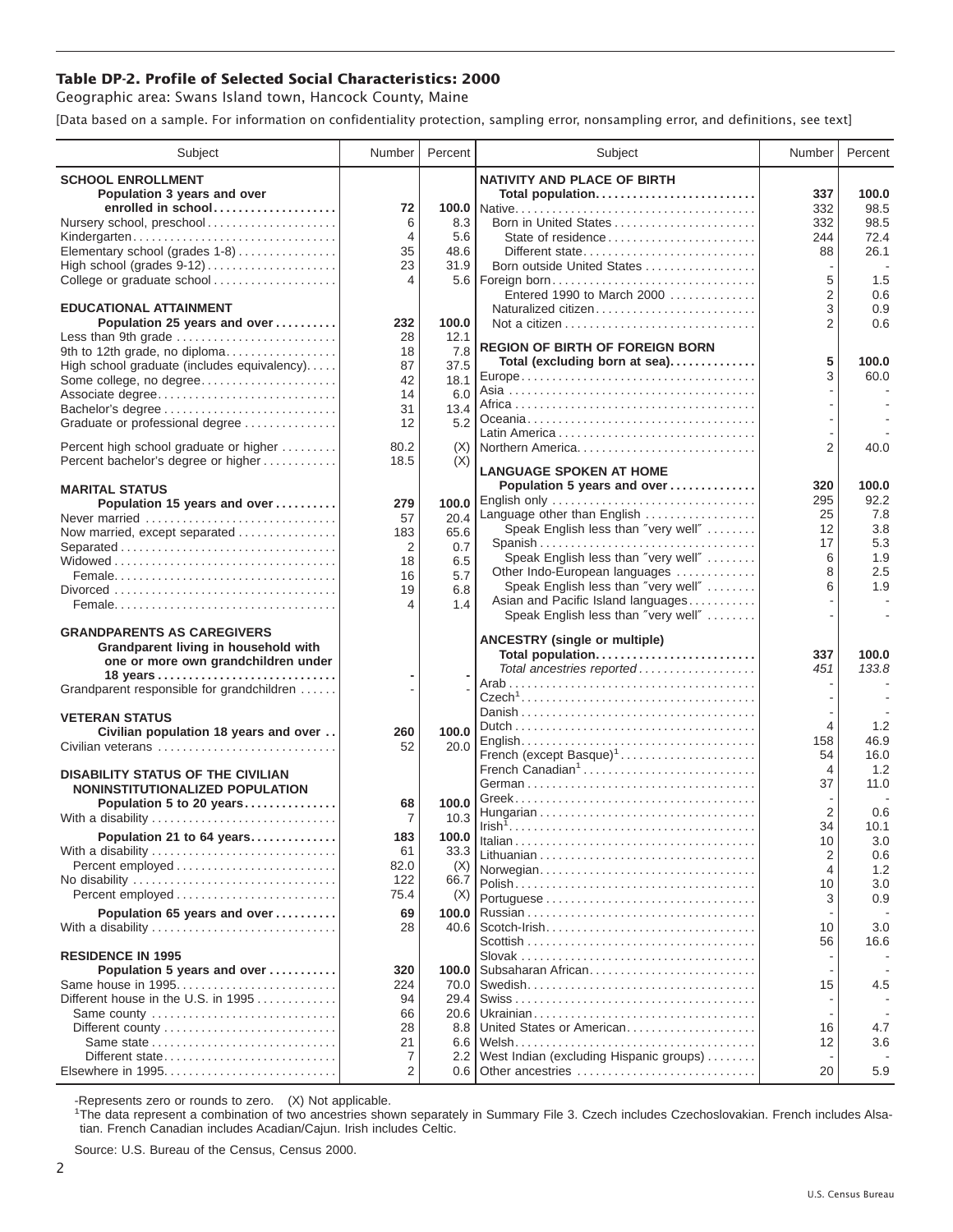## **Table DP-3. Profile of Selected Economic Characteristics: 2000**

Geographic area: Swans Island town, Hancock County, Maine [Data based on a sample. For information on confidentiality protection, sampling error, nonsampling error, and definitions, see text]

| Subject                                         | Number         | Percent | Subject                                                                                | Number         | Percent |
|-------------------------------------------------|----------------|---------|----------------------------------------------------------------------------------------|----------------|---------|
| <b>EMPLOYMENT STATUS</b>                        |                |         | <b>INCOME IN 1999</b>                                                                  |                |         |
| Population 16 years and over                    | 271            | 100.0   | Households                                                                             | 143            | 100.0   |
| In labor force                                  | 167            |         | 61.6 Less than \$10,000                                                                | 25             | 17.5    |
| Civilian labor force                            | 167            |         |                                                                                        | 19             | 13.3    |
| Employed                                        | 165            |         |                                                                                        | 24             | 16.8    |
|                                                 | $\overline{2}$ |         | $0.7$   \$25,000 to \$34,999                                                           | 19             | 13.3    |
| Percent of civilian labor force                 | 1.2            |         | $(X)$ \\ \$35,000 to \$49,999                                                          | 24             | 16.8    |
|                                                 |                |         | \$50,000 to \$74,999                                                                   | 22             | 15.4    |
|                                                 |                |         | $38.4$ \\ \$75,000 to \$99,999                                                         | $\overline{4}$ | 2.8     |
| Not in labor force                              | 104            |         |                                                                                        | 6              | 4.2     |
| Females 16 years and over                       | 129            | 100.0   | \$100,000 to \$149,999                                                                 |                |         |
| In labor force                                  | 67             | 51.9    | \$150,000 to \$199,999                                                                 |                |         |
| Civilian labor force                            | 67             | 51.9    | \$200,000 or more                                                                      |                |         |
|                                                 | 65             | 50.4    | Median household income (dollars)                                                      | 28,438         | (X)     |
| Own children under 6 years                      | 17             | 100.0   | With earnings                                                                          | 107            | 74.8    |
| All parents in family in labor force            | 9              | 52.9    | Mean earnings $(dollars)1$                                                             | 36,672         | (X)     |
|                                                 |                |         | With Social Security income                                                            | 48             | 33.6    |
| <b>COMMUTING TO WORK</b>                        |                |         | Mean Social Security income $(dollars)^1$                                              | 8,967          | (X)     |
| Workers 16 years and over                       | 153            | 100.0   | With Supplemental Security Income                                                      | 6              | 4.2     |
| Car, truck, or van - - drove alone              | 98             | 64.1    | Mean Supplemental Security Income                                                      |                |         |
| Car, truck, or van - - carpooled                | 23             | 15.0    | $\text{(dollars)}^1 \dots \dots \dots \dots \dots \dots \dots \dots \dots \dots \dots$ | 4,533          | (X)     |
| Public transportation (including taxicab)       |                |         | With public assistance income                                                          |                |         |
|                                                 | 20             | 13.1    | Mean public assistance income $(dollars)1 \ldots$ .                                    |                | (X)     |
| Other means                                     | 8              |         | 5.2 With retirement income                                                             | 15             | 10.5    |
| Worked at home                                  | 4              | 2.6     | Mean retirement income $(dollars)1$                                                    | 12,260         | (X)     |
| Mean travel time to work $(minutes)^1$          | 8.7            | (X)     |                                                                                        |                |         |
|                                                 |                |         | Families                                                                               | 97             | 100.0   |
| <b>Employed civilian population</b>             |                |         | Less than \$10,000                                                                     | 10             | 10.3    |
| 16 years and over                               | 165            |         |                                                                                        | 11             | 11.3    |
| <b>OCCUPATION</b>                               |                |         | \$15,000 to \$24,999                                                                   | 14             | 14.4    |
| Management, professional, and related           |                |         |                                                                                        | 15             | 15.5    |
| occupations                                     | 23             |         |                                                                                        | 18             | 18.6    |
| Service occupations                             | 19             |         |                                                                                        | 20             | 20.6    |
| Sales and office occupations                    | 37             |         |                                                                                        | 3              | 3.1     |
| Farming, fishing, and forestry occupations      | 36             |         |                                                                                        | 6              | 6.2     |
| Construction, extraction, and maintenance       |                |         | \$150,000 to \$199,999                                                                 |                |         |
| occupations                                     | 29             |         |                                                                                        |                |         |
| Production, transportation, and material moving |                |         | Median family income (dollars)                                                         | 32,083         | (X)     |
|                                                 | 21             | 12.7    |                                                                                        |                |         |
|                                                 |                |         | Per capita income (dollars) <sup>1</sup>                                               | 14,515         | (X)     |
| <b>INDUSTRY</b>                                 |                |         | Median earnings (dollars):                                                             |                |         |
| Agriculture, forestry, fishing and hunting,     |                |         | Male full-time, year-round workers                                                     | 29,028         | (X)     |
|                                                 | 60             | 36.4    | Female full-time, year-round workers                                                   | 18,750         | (X)     |
|                                                 | 25             | 15.2    |                                                                                        |                |         |
| Manufacturing                                   | 8              | 4.8     |                                                                                        | Number         | Percent |
| Wholesale trade                                 | 14             | 8.5     |                                                                                        | below          | below   |
| Retail trade                                    | 9              | 5.5     |                                                                                        | poverty        | poverty |
| Transportation and warehousing, and utilities   | 16             | 9.7     | Subject                                                                                | level          | level   |
|                                                 |                |         |                                                                                        |                |         |
| Finance, insurance, real estate, and rental and |                |         | <b>POVERTY STATUS IN 1999</b>                                                          |                |         |
|                                                 | 2              | 1.2     | Families                                                                               | 11             | 11.3    |
| Professional, scientific, management, adminis-  |                |         | With related children under 18 years                                                   | 7              | 17.5    |
| trative, and waste management services          |                |         | With related children under 5 years                                                    | 1              | 10.0    |
| Educational, health and social services         | 14             | 8.5     |                                                                                        |                |         |
| Arts, entertainment, recreation, accommodation  |                |         | Families with female householder, no                                                   |                |         |
| and food services                               | 4              | 2.4     | husband present                                                                        | 3              | 100.0   |
| Other services (except public administration)   | 7              |         | 4.2 With related children under 18 years                                               | 3              | 100.0   |
| Public administration                           | 6              | 3.6     | With related children under 5 years                                                    | 1              | 100.0   |
|                                                 |                |         |                                                                                        |                |         |
| <b>CLASS OF WORKER</b>                          |                |         | Individuals                                                                            | 54             | 16.0    |
| Private wage and salary workers                 | 65             |         | 39.4 18 years and over                                                                 | 39             | 15.0    |
| Government workers                              | 26             | 15.8    | 65 years and over                                                                      | 15             | 21.7    |
| Self-employed workers in own not incorporated   |                |         | Related children under 18 years                                                        | 11             | 15.1    |
|                                                 | 70             | 42.4    | Related children 5 to 17 years                                                         | 9              | 16.1    |
| Unpaid family workers                           | 4              |         | 2.4 Unrelated individuals 15 years and over                                            | 22             | 34.4    |

-Represents zero or rounds to zero. (X) Not applicable.

<sup>1</sup>If the denominator of a mean value or per capita value is less than 30, then that value is calculated using a rounded aggregate in the numerator. See text.

Source: U.S. Bureau of the Census, Census 2000.